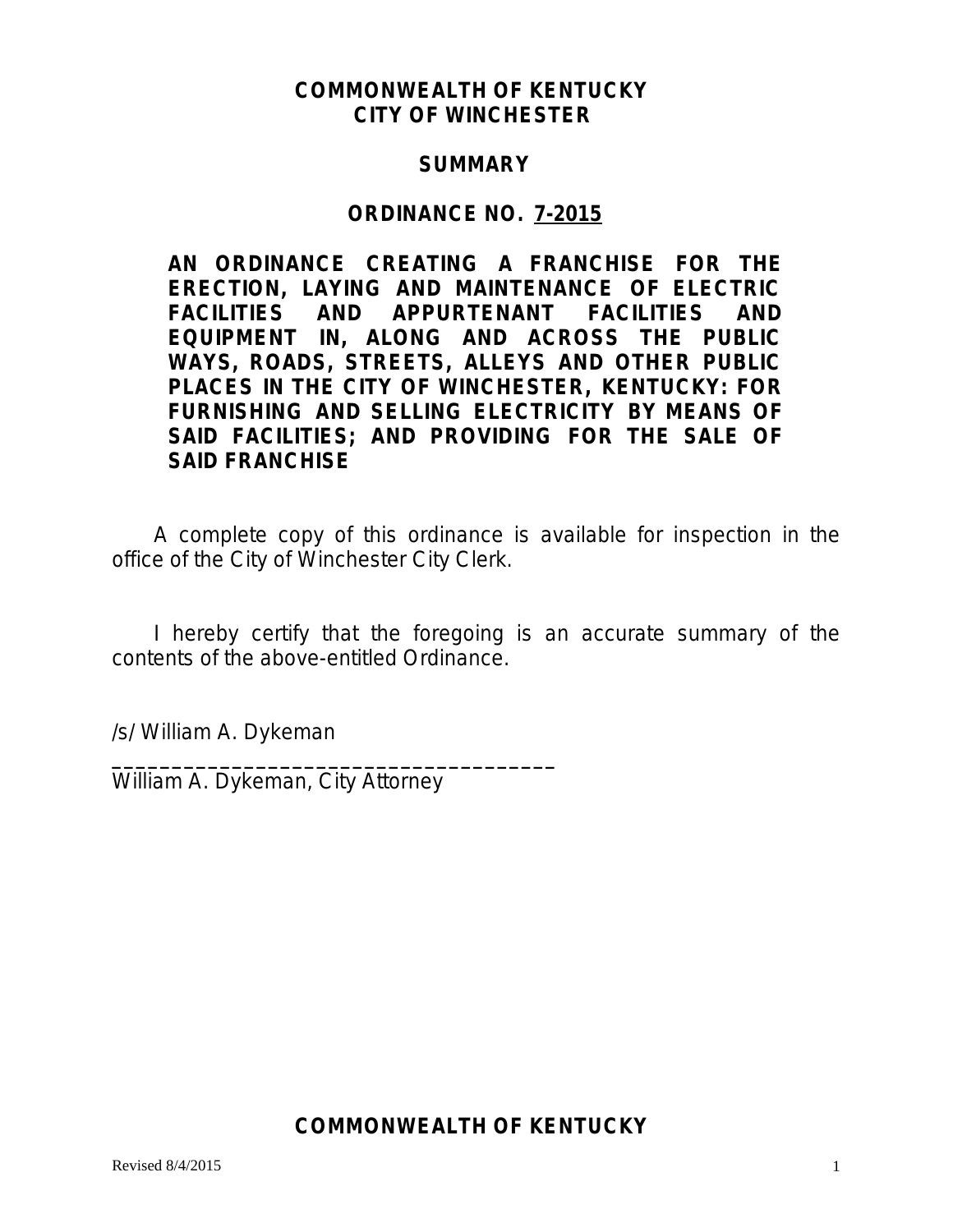### **CITY OF WINCHESTER**

### **ORDINANCE NO. 7-2015**

**AN ORDINANCE CREATING A FRANCHISE FOR THE ERECTION, LAYING AND MAINTENANCE OF ELECTRIC FACILITIES AND APPURTENANT FACILITIES AND EQUIPMENT IN, ALONG AND ACROSS THE PUBLIC WAYS, ROADS, STREETS, ALLEYS AND OTHER PUBLIC PLACES IN THE CITY OF WINCHESTER, KENTUCKY: FOR FURNISHING AND SELLING ELECTRICITY BY MEANS OF SAID FACILITIES; AND PROVIDING FOR THE SALE OF SAID FRANCHISE**

**WHEREAS,** the City of Winchester ("City") wishes to ensure that electric service

continues to be furnished to its citizens in a reliable and efficient manner;

**WHEREAS**, the City is aware that the provision of such service requires the continued use of public streets, ways, alleys and other public places;

**WHEREAS,** the franchise granted to and acquired by Kentucky Utilities Company on October 18, 2005, under which that utility provided such service, will expire by its terms; October 18, 2015

**WHEREAS**, the City wishes to provide for the sale of a new franchise for the benefit of its citizenry, giving effect to Section 96.010 of the Kentucky Revised Statutes;

### **NOW, THEREFORE, BE IT ORDAINED** as follows:

Section 1. An exclusive franchise ("Franchise") to use the City's public rightsof-way, as described in the Franchise Agreement attached to this Ordinance, is hereby created.

Section 2. The Franchise created by this Ordinance shall be bid in accordance with the applicable requirements of the Constitution of the Commonwealth of Kentucky and Chapter 424 of the Kentucky Revised Statutes, as well as any applicable City ordinances.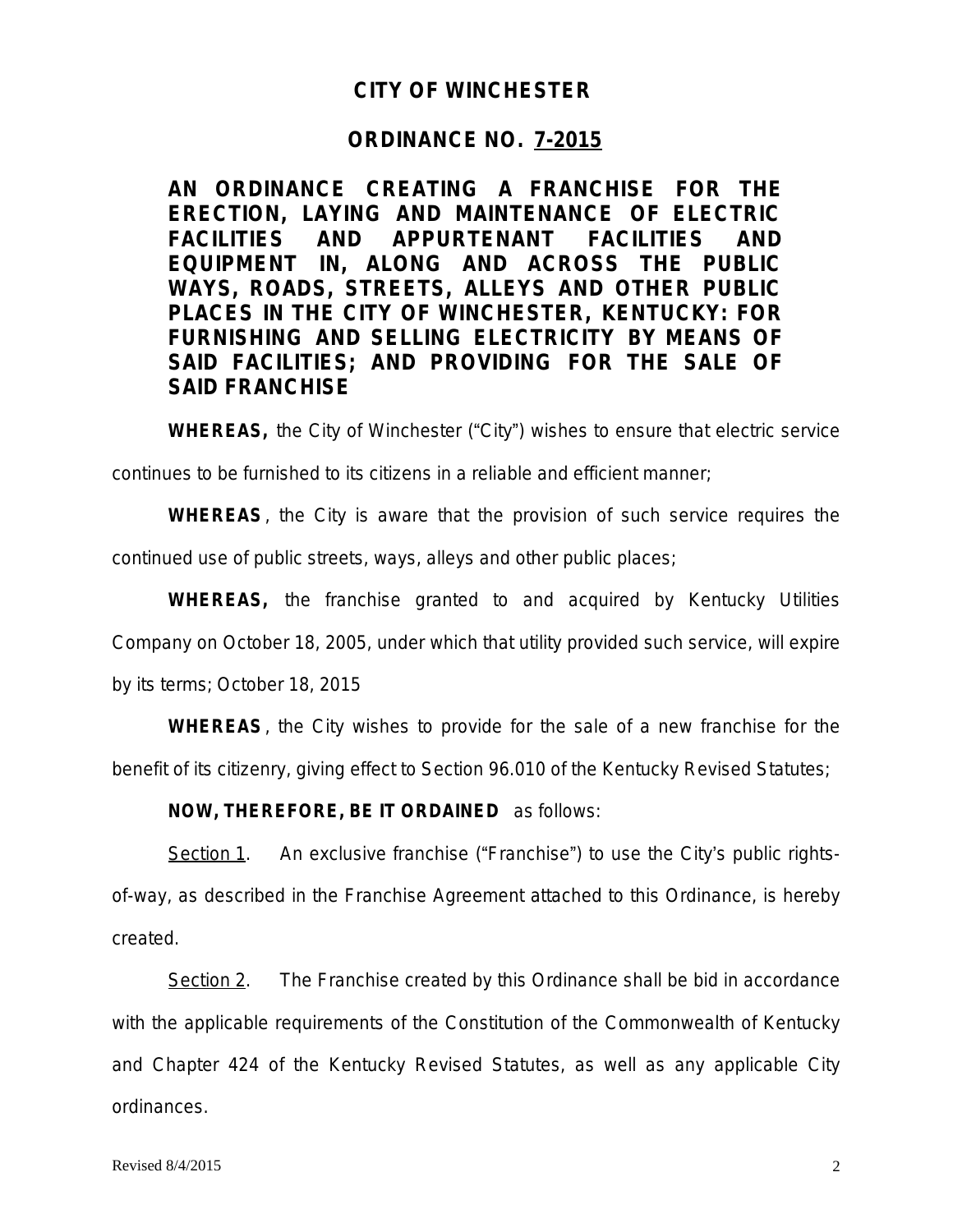Section 3. The Franchise created by this Ordinance shall be awarded to the highest and best bidder as shall be determined by the City in its sole discretion. In awarding the Franchise, the City shall consider the technical, managerial, and financial qualifications of the bidder to perform its obligations under the Franchise.

Section 4. The winning bidder and the City shall negotiate, execute and be bound by a Franchise Agreement with terms identical to, or substantially identical to, the Franchise Agreement referenced in Section 1 above and attached hereto, such Agreement to contain terms "that are fair and reasonable to the City, to the purchaser of the Franchise and to the patrons of the utility" (KRS Section 96.010). Such Franchise Agreement shall take effect no earlier than 90 days after its execution, to allow the City and the winning bidder to develop appropriate procedures for identifying and reviewing the electric-consuming entities within the City's corporate limits.

Section 5. All ordinances or parts of ordinances in conflict with the provisions of this Ordinance are hereby repealed.

Section 6. Should any section, clause, line, paragraph, or part of this Ordinance or the attached Agreement be held unconstitutional or invalid for any reason, the same shall not affect the remainder of this Ordinance or the attached Agreement, as applicable.

Section 7. Time is of the essence in carrying out the terms and the provisions of this Ordinance and the Franchise created herein.

Section 8. This Ordinance shall become effective from and after its passage and publication.

Revised  $8/4/2015$  3 **Introduced** for first reading at a meeting of the Board of Commissioners of the City of Winchester, Kentucky, held on **August 18, 2015** and finally adopted after second reading at a meeting of said Board held on **September 1, 2015** .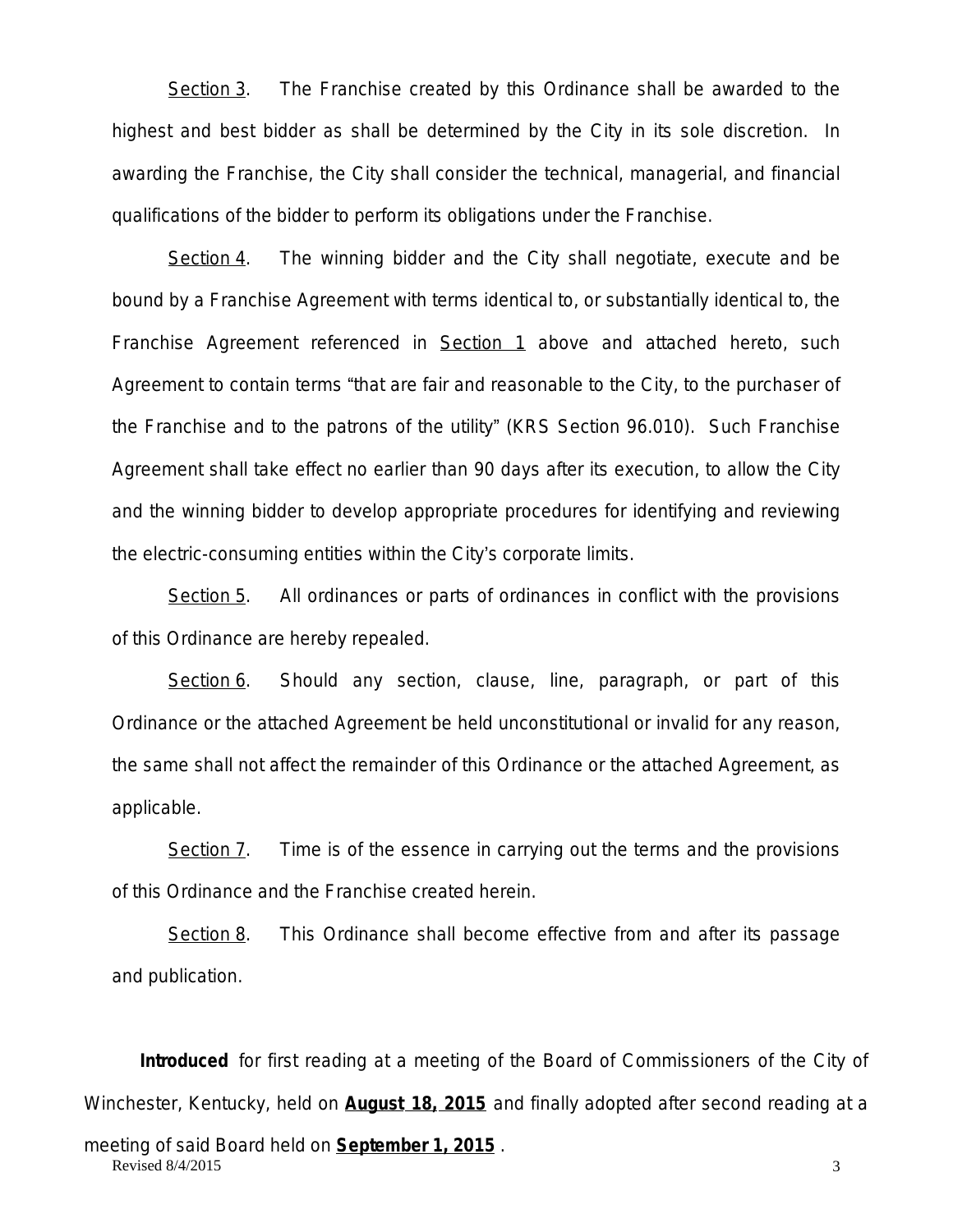**/s/ Edallen York Burtner**

**\_\_\_\_\_\_\_\_\_\_\_\_\_\_\_\_\_\_\_\_\_\_\_\_\_\_\_\_\_\_\_\_\_\_\_\_\_\_\_\_ Edallen York Burtner, Mayor**

**ATTEST:**

**/s/ Marilyn Rowe**

**Marilyn Rowe, City Clerk**

**\_\_\_\_\_\_\_\_\_\_\_\_\_\_\_\_\_\_\_\_\_\_\_\_\_\_\_\_\_\_\_\_\_\_\_\_\_\_**

REVIEWED BY: William A. Dykeman City Attorney's Office 134 South Maple Street Winchester, KY 40391 Telephone: 859-745-1700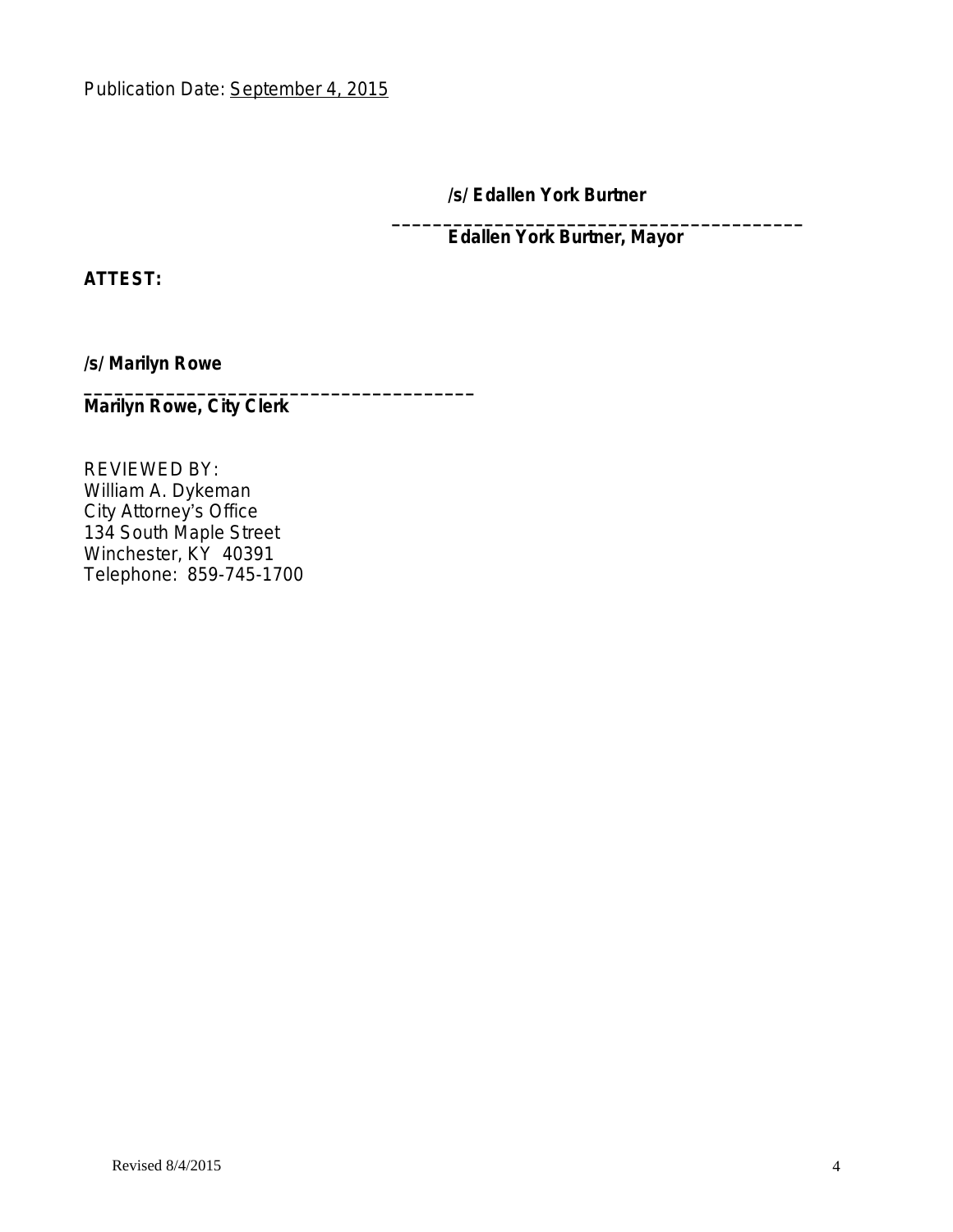### **FRANCHISE AGREEMENT**

This Franchise Agreement ("Agreement") is hereby made and entered into this day of \_\_\_\_\_\_\_\_\_\_\_, 2015 by and between the City of Winchester in the Commonwealth of Kentucky ("City") and Kentucky Utilities Company ("Company").

#### **WITNESSETH:**

**WHEREAS**, the City adopted an Ordinance (# \_\_\_\_\_\_\_\_\_\_\_\_\_\_\_) on \_\_\_\_\_\_\_\_\_\_\_\_\_, pursuant to which the City has awarded the Company an exclusive electric franchise ("Franchise") over the public rights-of-way within the City's corporate limits, subject to and in accordance with the terms of this Agreement; and

**WHEREAS**, the above-referenced Ordinance requires that the City and the Company execute this Agreement;

**NOW, THEREFORE**, in consideration of the faithful performance and strict observance by the Company and the City of all terms, provisions, conditions, obligations and reservations set forth herein, it is hereby agreed between the parties as follows:

1. Grant and Acceptance. The City hereby grants to the Company an exclusive franchise to enter upon, acquire, construct, operate, maintain, install, use, and repair, in the public right-of-way of the City, an electric distribution system within the corporate boundaries of the City as it now exists or may hereafter be constructed or extended, subject to the provisions of this Agreement. Such system may include pipes, wire, manholes, ducts, structures, stations, towers, amplifiers, poles, overhead conductors and devices, underground conductors and devices, transformers, and any other apparatus, equipment and facilities (collectively, "Equipment") necessary, essential, and/or used or useful to the distribution and sale of electric service through the City and to any other town or any portion of the county or to any other county ("Services"). Additionally, the Company shall have the right to use the streets with its service and maintenance vehicles in furtherance of the Franchise. Prior to beginning the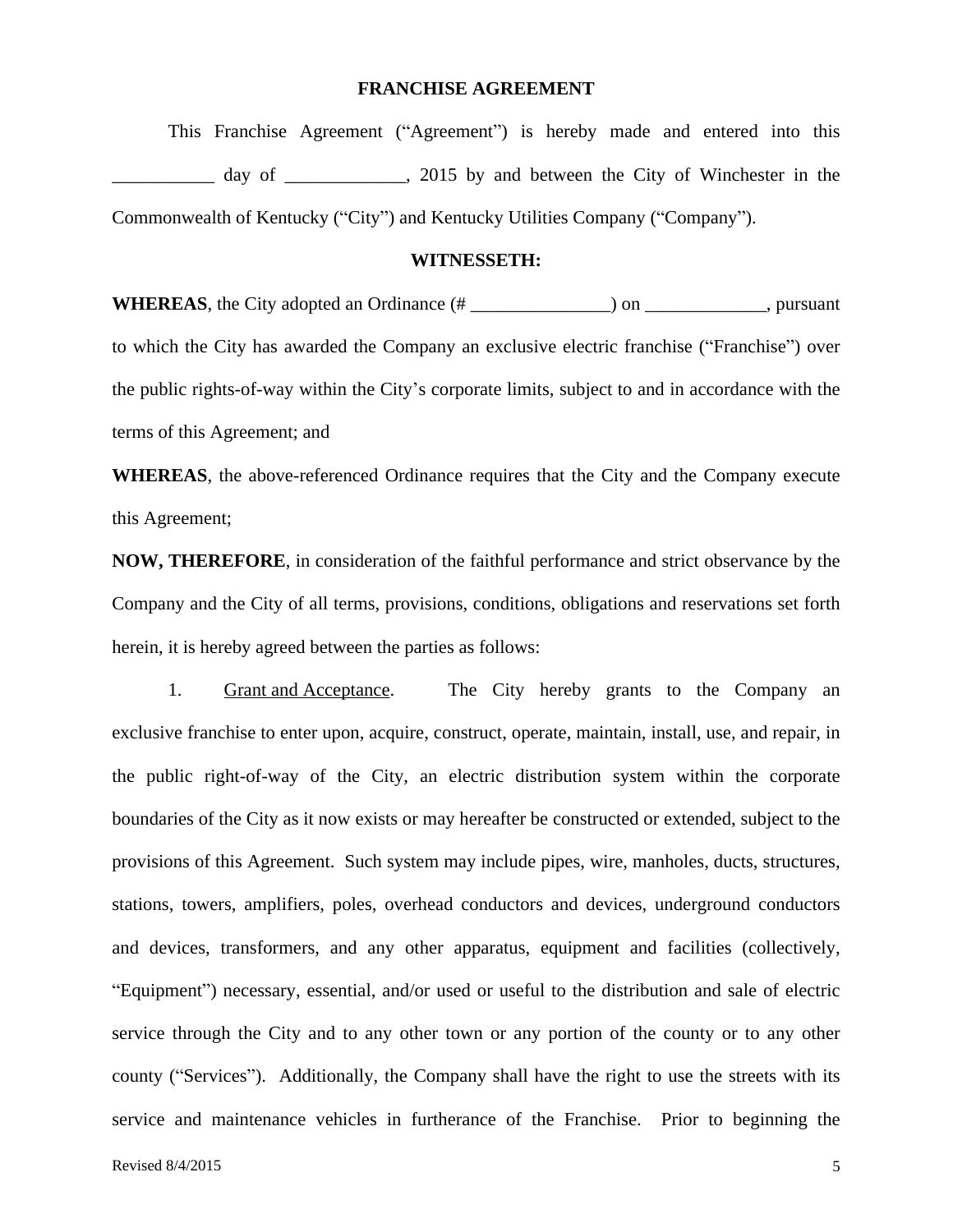construction or installation of any new equipment under the Franchise, the Company shall obtain any necessary governmental permits for such construction or installation, copies of which it shall provide to the City. Work performed by the Company under the Franchise shall be performed in a workmanlike manner and in such a way as not to unnecessarily interfere with the public's use of City streets. Whenever the surface of any City street is opened, it must be restored at the expense of the Company within a reasonable time to a condition comparable to what it was prior to the opening thereof.

2. Definitions. Terms not defined but referred to herein shall be construed to reflect a common usage or the common usage as would apply in the electric service industry.

3. Term of Franchise; Termination. The Franchise shall be exclusive and shall continue for a period of  $ten (10)$  years from and after the effective date of this Agreement, as set forth in Section 5. The Company may, at its option, terminate the Franchise and this Agreement upon ten (10) days' written notice if (a) the City breaches any of its obligations hereunder and such breach is not cured within sixty (60) days of the Company's notice to the City of such breach; (b) the Company is not permitted to pass through to affected customers all fees payable by it under Sections 9 and 10 herein; or (c) the City creates or amends any ordinance or regulation which, in the Company's sole discretion, would have the effect of (i) substantially altering, amending or adding to the terms of this Agreement, (ii) substantially impairing the Company's ability to perform its obligations under the Franchise in an efficient, unencumbered and profitable way; or (iii) preventing the Company from complying with applicable statutes or regulations, rules or orders issued by the Kentucky Public Service Commission. Without diminishing the Company's rights under this Section 3, the City agrees that to the extent it desires to pass or amend an ordinance or regulation which could have the effect of substantially (i) altering, amending, or adding to the terms of this Agreement; (ii) impairing the Company's ability to perform its obligations under the Franchise in an efficient, unencumbered and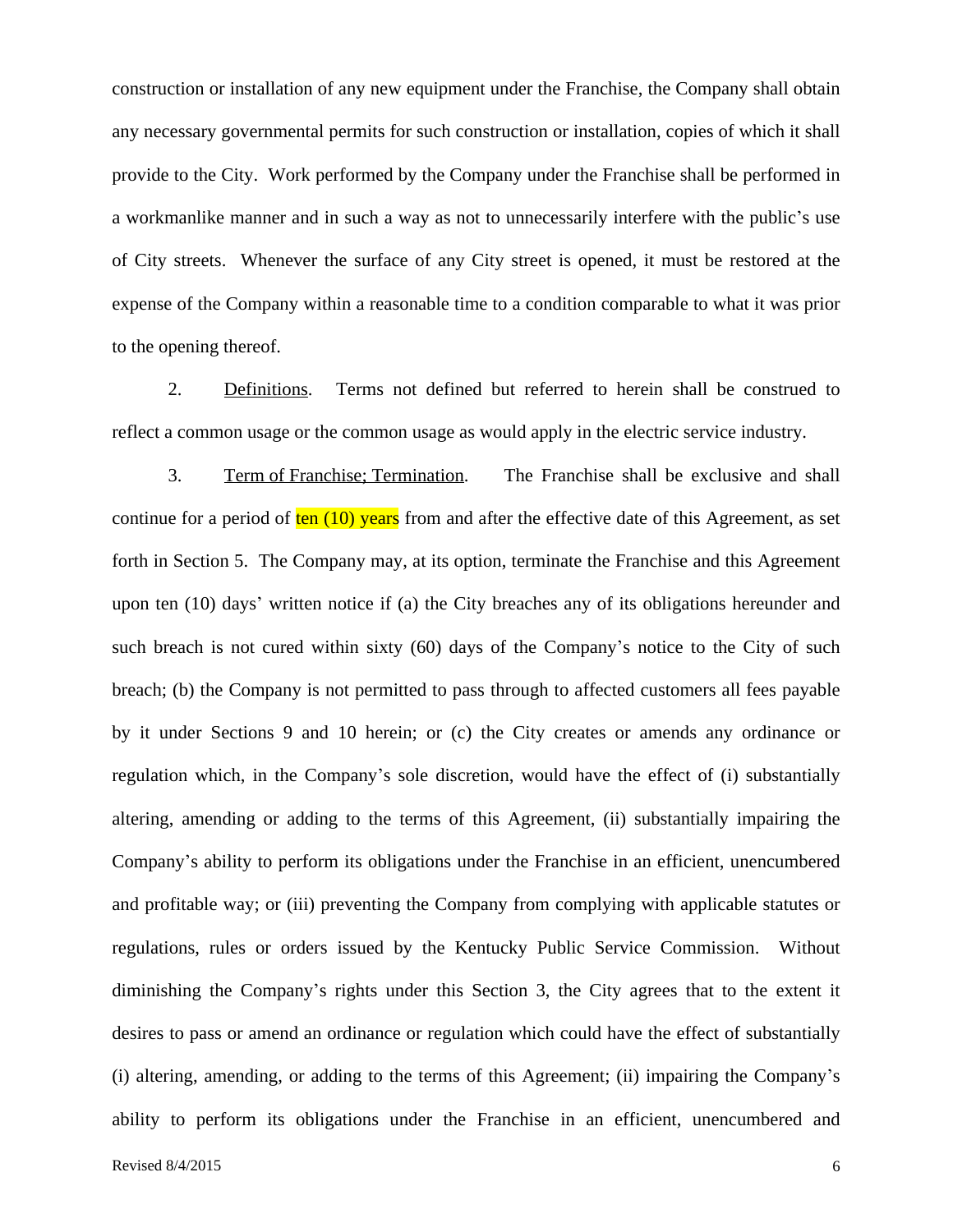profitable way; or (iii) preventing the Company from complying with applicable statutes or regulations, rules or orders issued by the Kentucky Public Service Commission, that it will first discuss such proposed ordinance or regulation with the Company and the parties shall negotiate in good faith regarding the same. Additionally, the City may, at its option, terminate the Franchise and this Agreement upon ten (10) days' written notice if the Company breaches any of its obligations hereunder and such breach is not cured within sixty (60) days of the City's notice to the Company of such breach.

4. Territorial Extent of the Franchise. The Company is authorized to operate throughout all the territory within the corporate limits of the City for which it is authorized under state or federal law.

5. Effective Date. This Agreement shall become effective 90 days after the execution hereof.

6. Compliance With City Regulations. Subject to Section 3 hereof, the Company will comply with all applicable provisions of lawful City ordinances and regulations (including any amendments thereto), unless such provisions (i) conflict with or impair the Company's ability to comply with any rule, regulation or order issued by the Kentucky Public Service Commission related to the Company's rates or services, or otherwise (ii) are preempted by the action of any authority with jurisdiction over the Company.

7. Rights Reserved by City. Subject to the above provisions, the Franchise is expressly subject to the right of the City: (i) to repeal the same for misuse, nonuse, or the Company's failure to comply with applicable local, state or federal laws; (ii) to impose such other regulations as may be determined by the City to be conducive to the safety, welfare and morals of the public; and/or (iii) to control and regulate the use of its streets, roads, alleys, bridges, public places and space about and beneath them.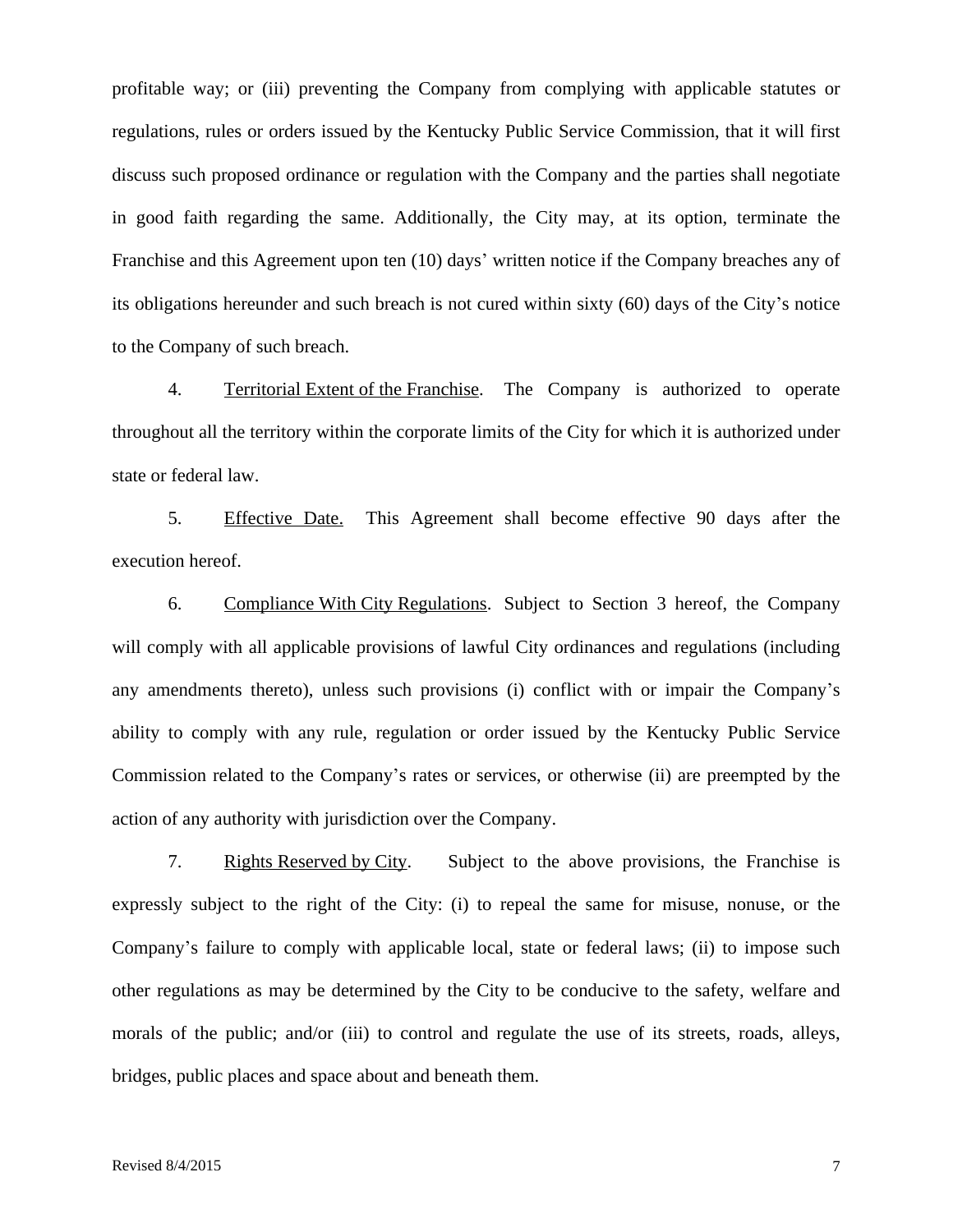8. Liability and Indemnification. The Company shall indemnify, defend, and hold harmless the City from and against claims by third parties asserted against the City that the Company's use of the public streets or the presence or operation of the Company's equipment on or along said streets has caused damage to tangible property or bodily injury, if and to the extent such damage or injury is not caused by the City's negligence or misconduct.

9. Franchise Fees. As compensation for the Franchise granted to the Company, the City shall receive payment of a total annual fee of one and three quarter  $(1.75)$ percent of gross receipts per year from the Company's sale of electricity to all electricconsuming entities inside the City's corporate limits, with the reserved right to increase to a total annual fee of up to three (3) percent of gross receipts at each one (1) year anniversary of the franchise agreement; *provided, however*, that such fee shall be payable by the Company only if and to the extent the Company is authorized by the Kentucky Public Service Commission (or its successor) to pass through such fee to the entities served by it inside the City's corporate limits; *and provided further*, the City shall provide the Company a list, in electronic format, of all addresses within the City's corporate limits and a City limits boundary map, which shall be updated annually.

10. Other Fees. Any other fees assessed to the Company in connection with the Company's use of the City's public ways, including fees associated with permits and licenses of whatever nature, shall be payable by the Company only if and to the extent the Company is authorized by the Kentucky Public Service Commission (or its successor) to pass through such fees to the entities served by it inside the City's corporate limits

11. Insurance Bonds. The Company shall maintain in force through the term of the Franchise both general liability insurance and motor vehicle insurance, in accordance with all applicable laws and regulations.